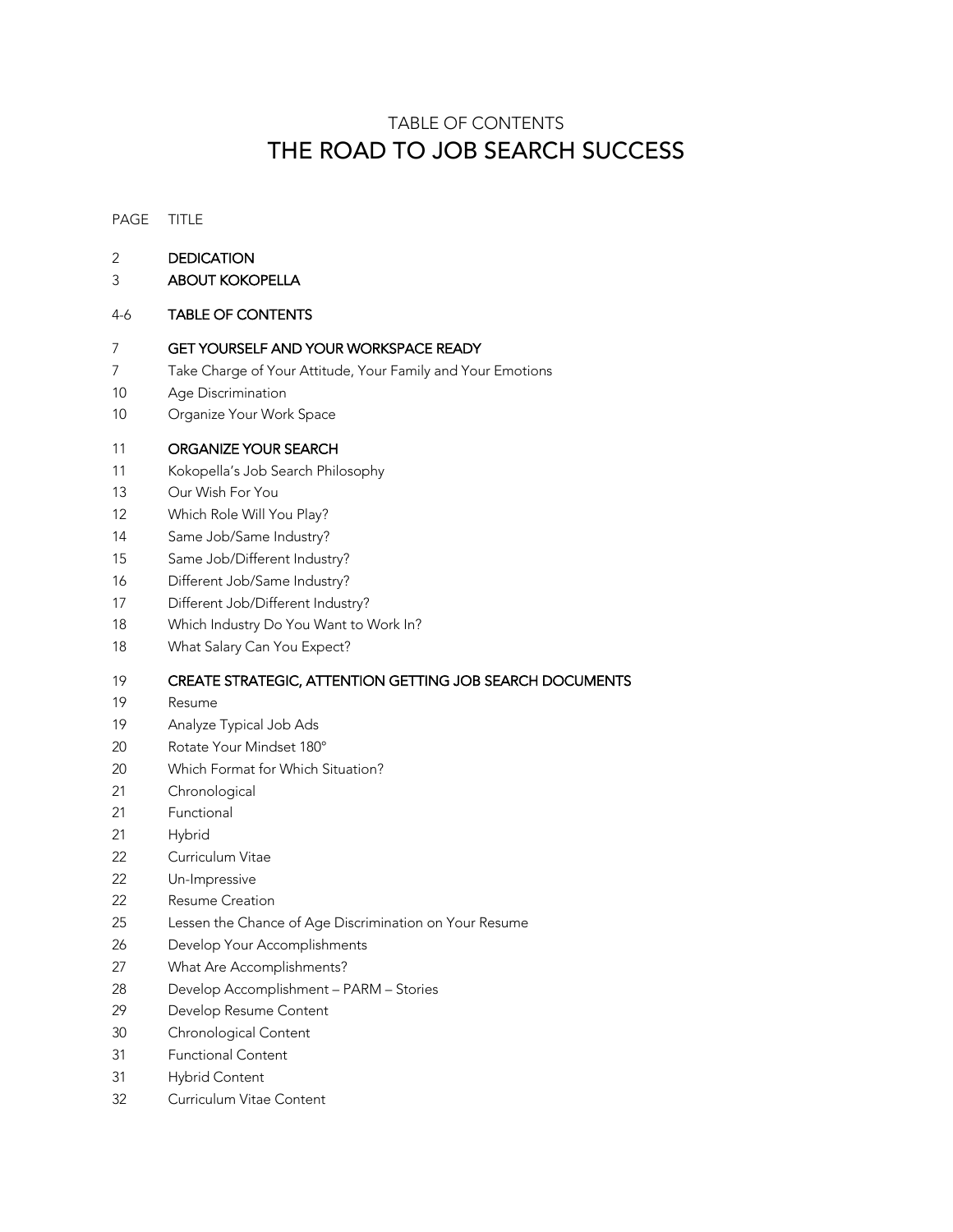## THE ROAD TO JOB SEARCH SUCCESS

TABLE OF CONTENTS cont.

- Develop a Career Summary
- Resume Examples
- Sample Chronological Resume
- Sample Functional Resume
- Sample Hybrid Resume
- Sample Curriculum Vitae
- 3000 Characters Resume
- Develop A Cover Letter That Sells You To The Job
- Sample Cover Letter
- Sample T Cover Letter
- Business Card
- Goodness of Fit Document
- References
- Thank You Note
- Bridesmaid-Best Man Letter
- President's Campaign

### CONDUCTING AN EFFECTIVE SEARCH

- Job Boards, Reaching Out To & Attracting Recruiters
- Keep Your Resume on Top to Attract Recruiters
- Career Fairs

### TARGET COMPANIES

- Categories of Information on Your Target List
- Target Market Plan Example
- How to Use Your Target Market List

### USING LINKEDIN & SOCIAL MEDIA

## ACCESS THE HIRING MANAGER

- To Secure an Interview
- To Impress After an Interview
- To Clinch an Offer

### NETWORKING: Reach Out, Call on People and Make Connections

- Reach Out to Your Warm Market With Your Target Market Plan
- Reach Out to New Contacts
- Reach Out to Referrals
- Learn About the Company
- Announce Your Availability
- 67 Shop Talk
- Showcase Your Skills
- Wrap Up The Conversation
- Attend Local Networking Meetings
- Some Successful Networking Scenarios